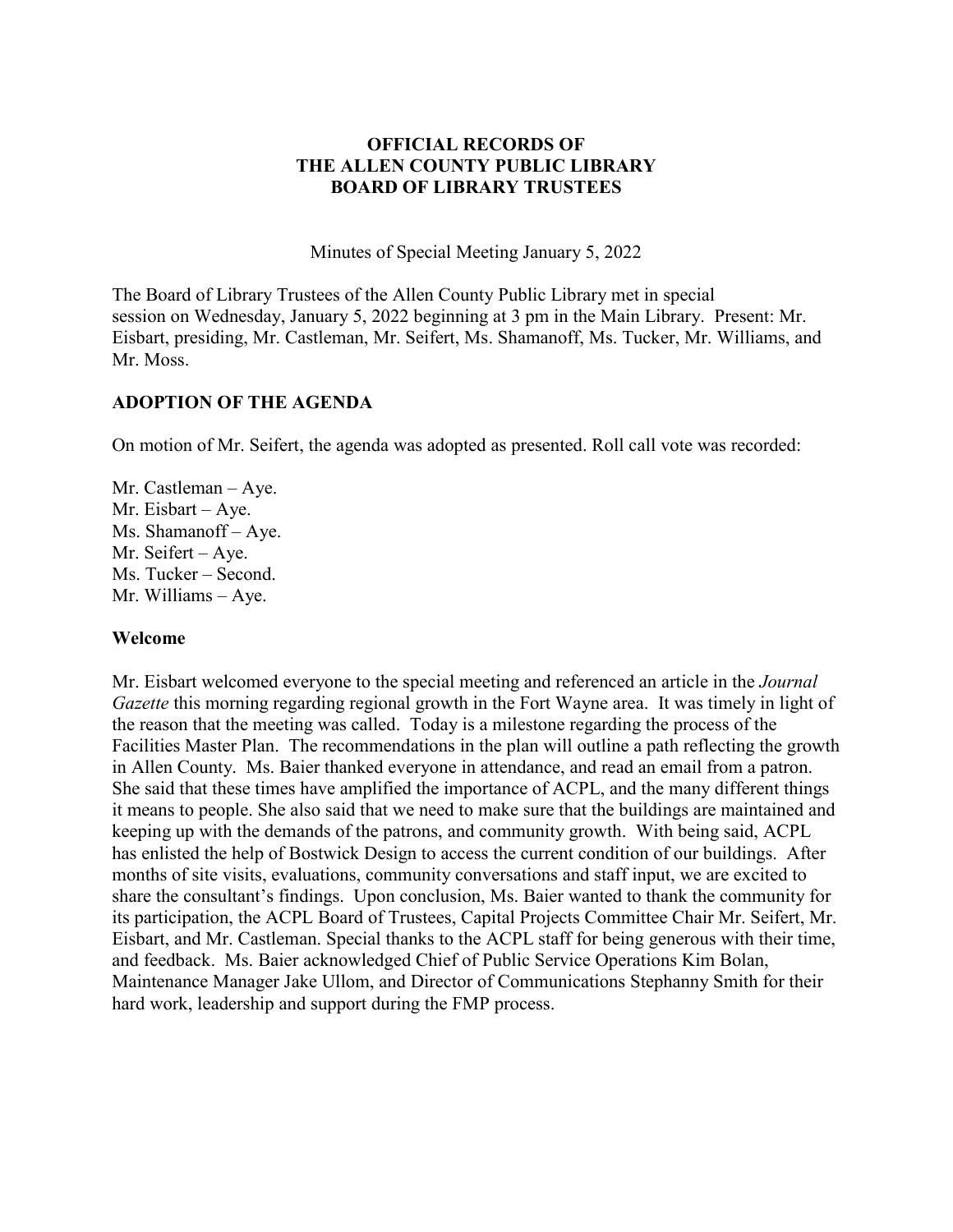# **Presentation of Facility Master Plan: Options and Recommendations – Rick Ortmeyer, Bostwick Design Partnership and June Garcia, Library Consultant.**

Mr. Ortmeyer spoke with regards to the Facilities Master Plan Recommendations. The outline was as follows:

- 1. Team Introduction
- 2. Facilities Master Plan Purpose
- 3. Facilities Master Plan Process
- 4. Current Conditions
- 5. System-Wide Recommendations
- 6. Fiscal Implications
- 7. Next Steps

A video presentation was presented in which he and Ms. Garcia spoke (virtually) to the needs, recommendations and options for each ACPL locations.

# **Remarks from Executive Director Susan Baier, Chief Financial Officer Dave Sedestrom, and Director of Communications Stephanny Smith.**

Ms. Baier introduced Mr. Sedestrom (Chief Financial Officer, ACPL) to speak regarding the fiscal implementations of the projects. Mr. Sedestrom said that given the size of the options, it will necessary for ACPL to seek financing through the issuance of bonds, which will likely require voter referendum. Until final decisions are made of what these options will include, and what ACPL will do, the amount of money needed is unknown. Due to the fiscal stewardship of the Board of Trustees over the years, ACPL has approximately \$21 million dollars in reserve that can be used toward capital improvements.

Ms. Baier said that the community is an important part of this project and the input is vital. There will be several ways to engage and she introduced Ms. Smith (Director of Communications) to talk more about that. Ms. Smith said that community feedback is important, and there are several ways to be a part of the process. The survey will be live on 1-06-2022 on the ACPL home page in English and Spanish. The report will be on the website 1-06-2022. On 1-102022, there will be a live stream session to discuss the FMP and answer community questions. Speakers include Susan Baier, Rick Ortmeyer and June Garcia with Kent Castleman moderating. Over the next few months, the will be five open houses. The locations will be: Georgetown, Aboite, Grabill, Dupont, and Shawnee. On 1/102022 a website will be launched dedicated to this process. All of the data and feedback from these events will be given to the consultants to be incorporated into the final report.

#### **Remarks from Capital Projects Committee Chair Martin Seifert**